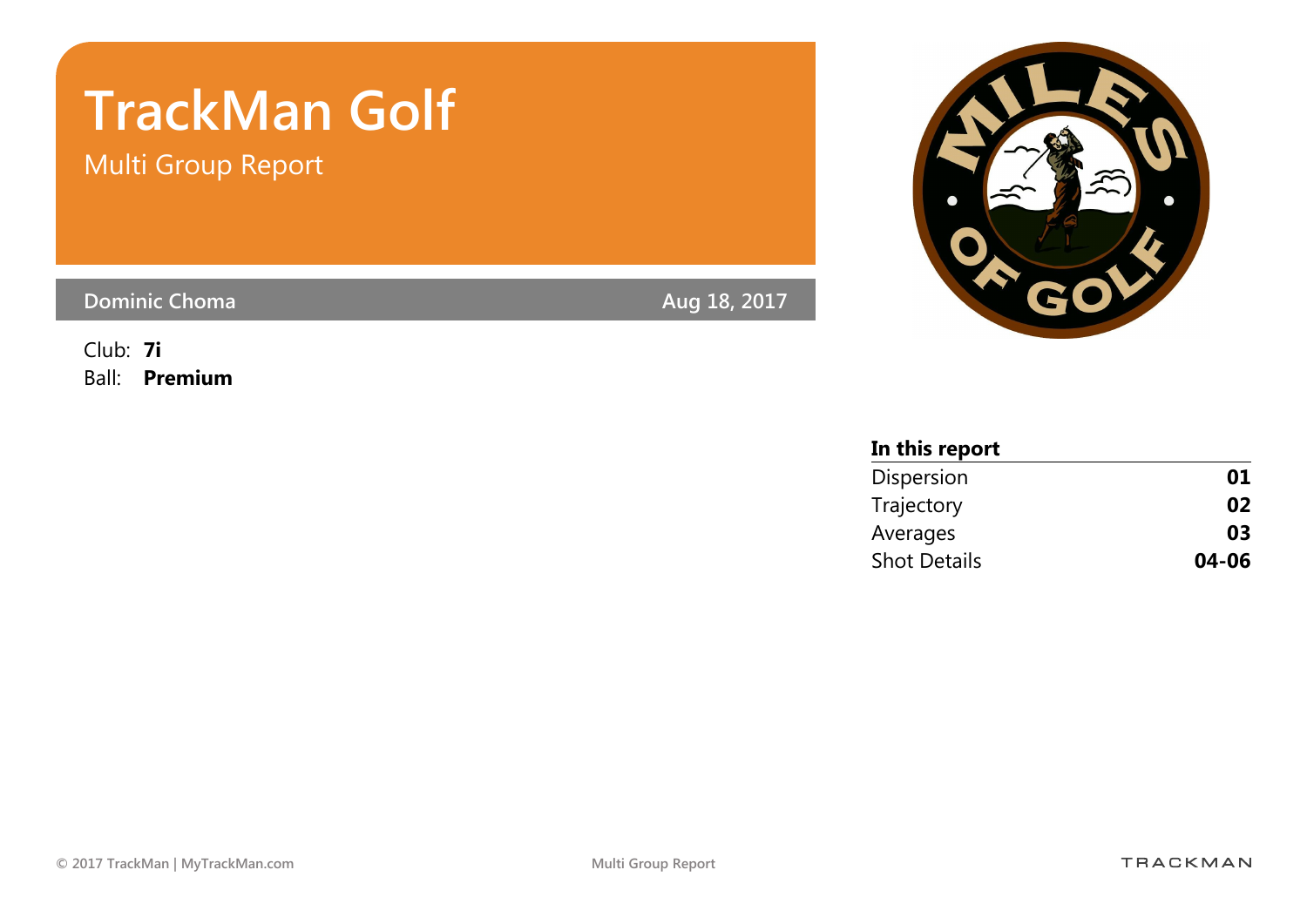# Dispersion Dominic Choma | Aug 18, 2017 01



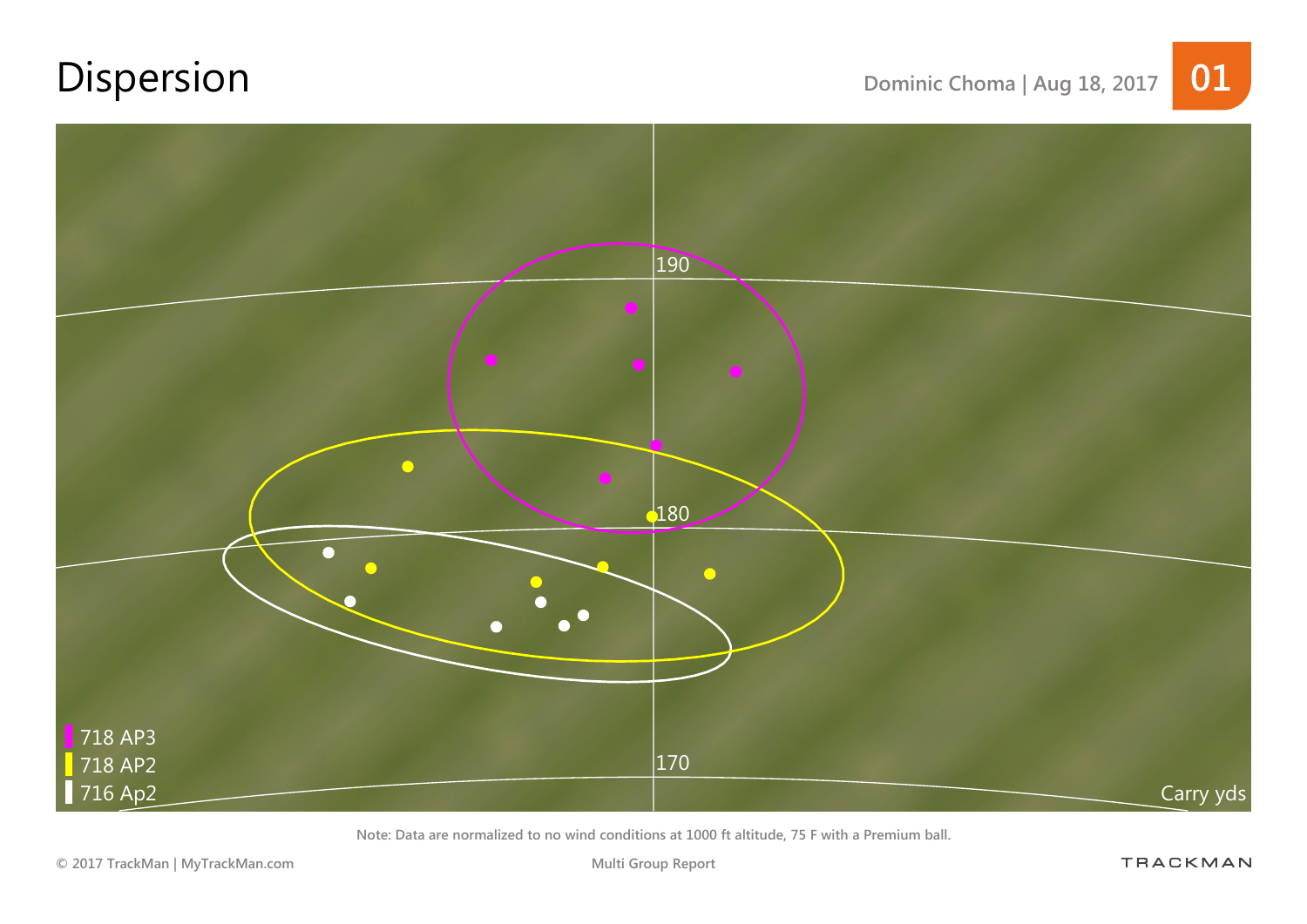# Trajectory Dominic Choma | Aug 18, 2017 02



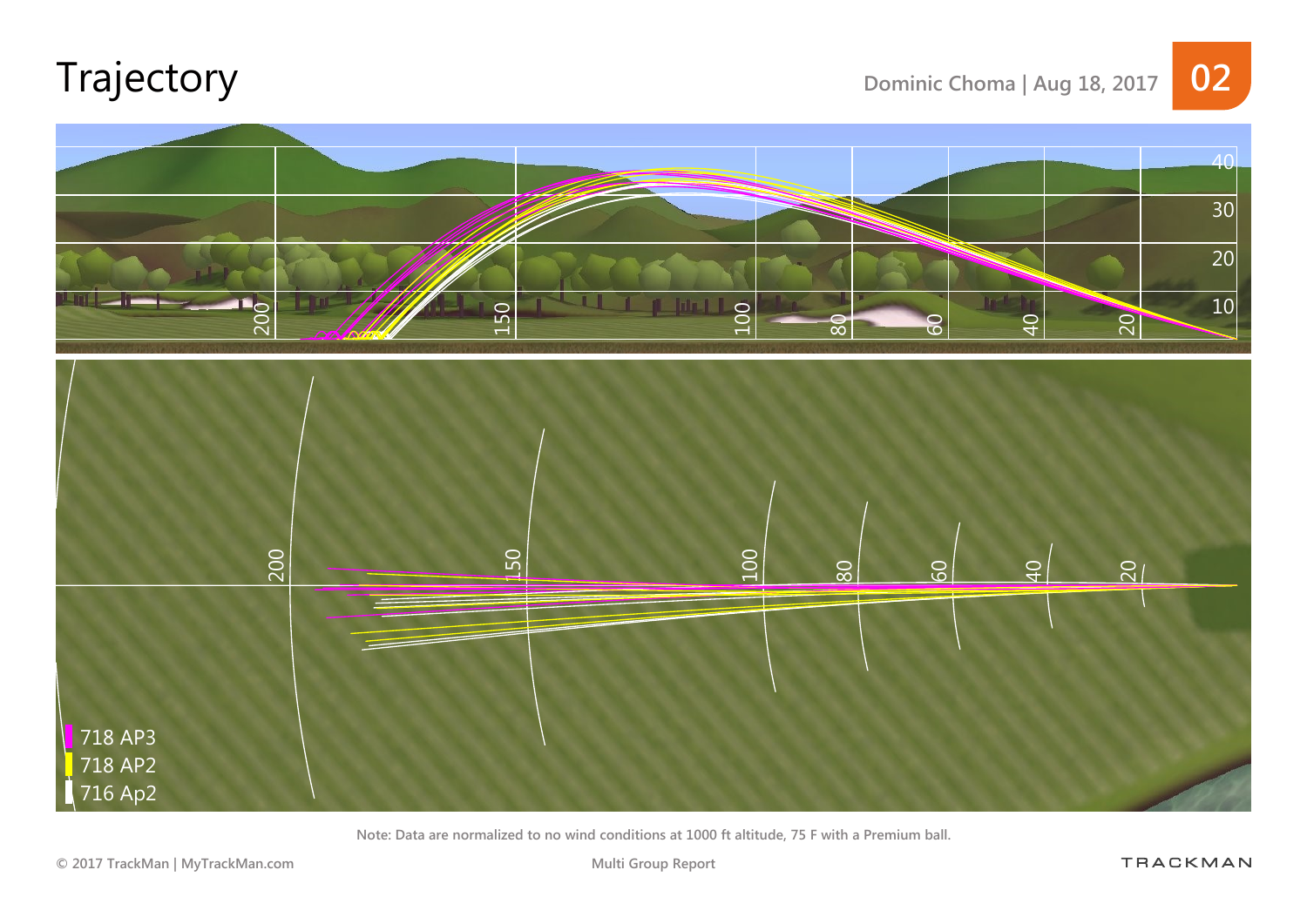Averages Dominic Choma | Aug 18, 2017 03

|         | BALL SPEED LAUNCH ANG. SPIN RATE |      | SMASH FAC. | <b>CARRY</b> | <b>TOTAL</b> | LAUNCH DIR. | SPIN AXIS | LAND. ANG. | HEIGHT | SPIN LOFT |      | CLUB SPEED ATTACK ANG. CLUB PATH |     | SWING DIR. |        | FACE ANG. FACE TO PATH SWING PL. |      | <b>SIDE</b> | SIDE TOT. | DYN. LOFT | <b>LOW POINT</b> |
|---------|----------------------------------|------|------------|--------------|--------------|-------------|-----------|------------|--------|-----------|------|----------------------------------|-----|------------|--------|----------------------------------|------|-------------|-----------|-----------|------------------|
|         |                                  |      |            |              |              |             |           |            |        |           |      |                                  |     |            |        |                                  |      |             |           |           |                  |
| 718 AP3 | 13.8                             | 7301 | 141        | 185.6        | 191.5        | $-0.5$      | 0.0       | 478        | 101    | 26.3      | 93.7 | -69                              | 1.0 | $-26$      |        | $-1/$                            | 630  | 3' 3"L      | 3' 4"I    |           |                  |
| 718 AP2 | 151                              | 7739 | 1.38       | 179.4        | 184.2        | $-1.5$      | 0.2       | 48.6       | 102    | 28.2      | 932  | $-69$                            | 1.0 | $-2.1$     | $-2.2$ | $-3.2$                           | 65.5 | 12' 10"L    | 13' 2"L   | 21.1      |                  |
| 716 Ap2 | 143                              | 7886 | 1.37       | 177.1        | 182.4        | $-0.5$      | $-3.2$    | 47.2       |        | 27.3      | 93.0 | $-67$                            | 1.2 | $-2.0$     | $-1.0$ | $-2.2$                           | 64.4 | 21' 3"L     | 22' 2"L   |           |                  |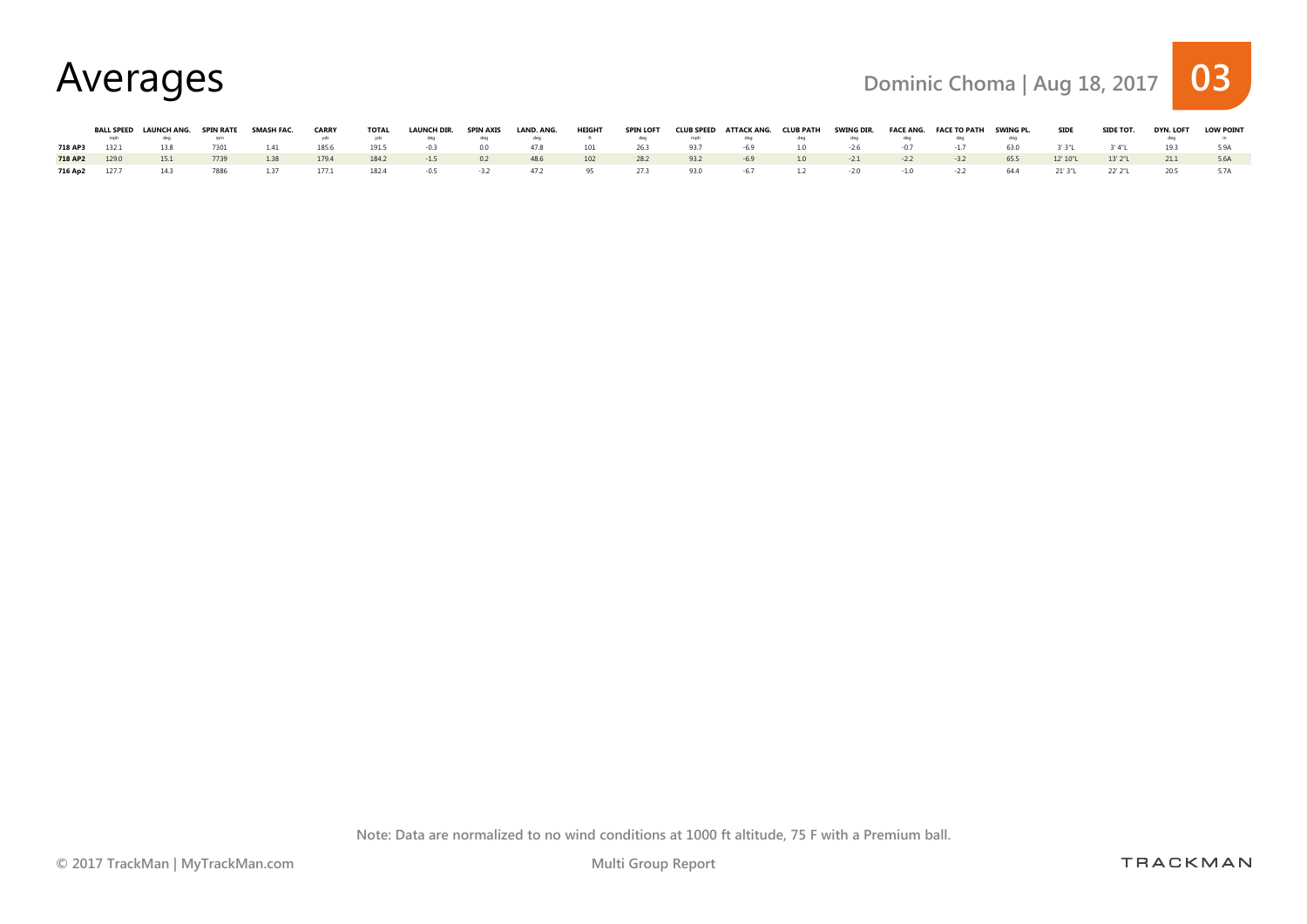## Shot Details Details Dominic Choma | Aug 18, 2017 04

718 AP3

| <b>STROKE NO</b> | <b>BALL SPEED</b><br>mph | <b>LAUNCH ANG</b><br>dec | <b>SPIN RATE</b><br>rnn | SMASH FAC | <b>CARRY</b><br>vds | <b>TOTAL</b><br>vo | <b>LAUNCH DIR.</b><br>dea | <b>SPIN AXIS</b><br>dea | LAND, ANG.<br>deq | <b>HEIGHT</b> | <b>SPIN LOFT</b><br>dea | <b>CLUB SPEED</b><br>mnh | <b>ATTACK ANG</b><br>dea | <b>CLUB PATH</b><br>dea | <b>SWING DIR</b><br>dec | <b>FACE ANG.</b><br>dec | <b>FACE TO PAT</b><br>dec | SWING PL | <b>SIDE</b> | SIDE TOT. | DYN, LOF | <b>LOW POINT</b> |
|------------------|--------------------------|--------------------------|-------------------------|-----------|---------------------|--------------------|---------------------------|-------------------------|-------------------|---------------|-------------------------|--------------------------|--------------------------|-------------------------|-------------------------|-------------------------|---------------------------|----------|-------------|-----------|----------|------------------|
|                  | 130.5                    | 13.3                     |                         | 1.38      | 182.0               | 187.8              |                           |                         | 46.9              | 95            | 26.6                    | 94.3                     | -74                      |                         | -3.0                    | $-0.2$                  | $-1.2$                    | 61.6     | 5' 10"L     | 6'2"L     | 19.2     | 6.4A             |
|                  | 130.5                    | 13.9                     | 7296                    | 1.42      | 183.3               | 189.4              | 0.0                       | 0.0                     | 47.4              | 98            | 26.3                    | 92.2                     | $-67$                    | 0.4                     | $-3.0$                  | $-0.1$                  | $-0.5$                    | 63.6     | 4"R         | 4"R       | 19.5     | 5.7A             |
|                  | 133.9                    |                          | 186                     | 1.42      | 188.8               | 194.               |                           |                         | 48.2              | 103           | 25.3                    | 94.1                     |                          | 14                      |                         | -0.8                    | $-2.2$                    | 62.4     | 2' 8"L      | 2'9"L     | 19.0     | 5.3A             |
|                  | 132.8                    | 14.4                     | 7259                    | 1.40      | 186.8               | 192.3              | 0.3                       | $-3.9$                  | 48.8              | 105           | 27.8                    | 94.9                     | -7.8                     | 2.2                     | $-14$                   | $-0.2$                  | $-2.4$                    | 65.2     | 19' 7"L     | 20' 7"L   | 19.9     | 6.5A             |
|                  | 132.3                    | 14.3                     |                         | 142       | 186.3               | 192.0              | $-1.6$                    |                         | 48.4              | 104           | 26.6                    | 93.1                     |                          |                         |                         |                         | $-1.5$                    | 61.5     | 9' 11"R     | 10' 9"R   | 19.8     | 6.1A             |
|                  | 132.4                    | 13.2                     | 7196                    | 1.41      | 186.5               | 192.9              | $-0.5$                    | 0.5                     | 47.1              | 98            | 25.5                    | 93.6                     | $-67$                    | 1.2                     | $-2.1$                  | $-1.0$                  | $-2.2$                    | 63.7     | 1'9"L       | 1'9''L    | 18.6     | 5.7A             |
| Average          | 132.1                    | 13.8                     | 7301                    | 1.41      | 185.6               | 191.5              | -0.3                      | 0.0                     | 47.8              | 101           | 26.3                    | 93.7                     | -6.9                     | 1.0                     | -2.6                    | -0.                     | $-1.7$                    | 63.0     | 3' 3"L      | 3' 4"L    | 19.3     | 5.9A             |
|                  |                          |                          |                         | 0.01      |                     | 2.3                | U.6                       | 2.5                     |                   |               |                         | 0.9                      | 0.5                      | 0.8                     |                         |                         |                           |          | 8'9''R      | 9' 3"R    |          | 0 4 A            |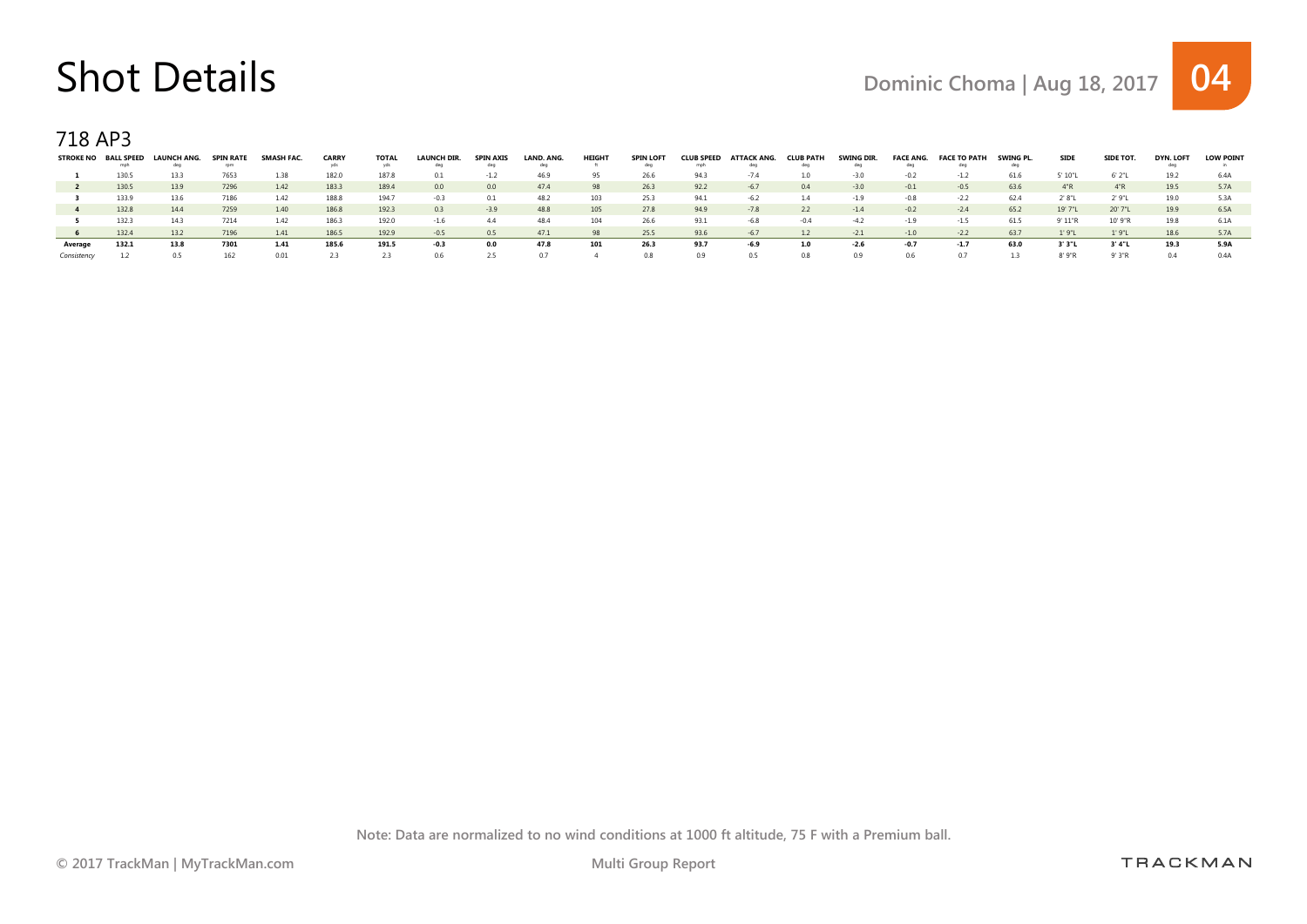## Shot Details Details Dominic Choma | Aug 18, 2017 05

718 AP2

| STROKE NO BALL SPEED | mph   | <b>LAUNCH ANG.</b> | SPIN RATE | <b>SMASH FAC.</b> | <b>CARRY</b> | <b>TOTAL</b> | LAUNCH DIR. | SPIN AXIS<br>dea | LAND, ANG.<br>deg | HEIGHT | <b>SPIN LOFT</b> | <b>CLUB SPEED</b> | ATTACK ANG. | <b>CLUB PATH</b><br>dea | SWING DIR. | <b>FACE ANG.</b> | <b>FACE TO PATH</b> | SWING PL. | <b>SIDE</b> | SIDE TOT. | <b>DYN, LOFT</b> | <b>LOW POINT</b> |
|----------------------|-------|--------------------|-----------|-------------------|--------------|--------------|-------------|------------------|-------------------|--------|------------------|-------------------|-------------|-------------------------|------------|------------------|---------------------|-----------|-------------|-----------|------------------|------------------|
|                      | 128.2 | 14.5               |           | 1.40              | 178.7        | 184.3        | $-1.8$      | -3.1             | 47.5              |        |                  | 91.7              | -4 7        | -0.9                    |            | $-2.2$           | $-1.3$              | 64.6      | 34' 0"1     | 35' 5"L   | 20.5             | 3.3A             |
|                      | 128.2 | 15.7               | 7696      | 1.38              | 178.4        | 183.1        | $-1.8$      | 2.0              | 49.1              | 104    | 30.4             | 93.0              | $-8.3$      | 2.1                     | $-1.6$     | $-2.9$           | $-49$               | 66.3      | 6'1"L       | 6'1"L     | 21.7             | 6.8A             |
|                      | 130.2 | 14.1               | 7992      | 1.39              | 180.5        | 185.3        |             | 2.9              | 47.9              | 99     | 28.1             | 93.9              | $-7.7$      |                         | $-4.2$     | $-2.2$           | $-2.1$              | 61.8      |             | 1"R       | 20.3             | 6.6A             |
|                      | 127.5 | 15.3               | 7451      | 1.37              | 178.2        | 183.6        | $-1.6$      | 40               | 48.2              | 100    | 28.4             | 93.2              | $-6.9$      | 2.2                     | $-0.6$     | $-27$            | $-4.8$              | 67.8      | 6'9''R      | 7'5"R     | 21.1             | 5.6A             |
|                      | 131.1 | 15.0               | 7689      | 140               | 182.7        | 187.3        |             |                  | 49.2              | 106    | 27.8             | 93.8              | -6.8        | 0.6                     | -25        |                  | -3.0                | 65.7      | 29' 7"L     | 30' 6"L   | 20.9             | 5.6A             |
| -6                   | 128.6 | 16.1               | 8006      | 1.37              | 177.9        | 181.7        | $-0.2$      | $-2.2$           | 49.9              | 107    | 29.8             | 93.5              | $-7.3$      | 2.3                     | $-0.9$     | $-0.9$           | $-3.2$              | 66.5      | 14' 1"L     | 14' 7"L   | 22.4             | 6.0A             |
| Average              | 129.0 | 15.1               | 7739      | 1.38              | 179.4        | 184.2        | $-1.5$      | 0.2              | 48.6              | 102    | 28.2             | 93.2              | -6.9        | 1.0                     | $-2.1$     | $-2.2$           | $-3.2$              | 65.5      | 12' 10"     | 13' 2"L   | 21.1             | 5.6A             |
|                      |       |                    |           | 0.01              |              | 1.8          | IJЬ         |                  | 0.8               |        |                  | 0.7               |             |                         |            | 06               |                     |           | 14' 10"F    | 15' 6"P   |                  |                  |